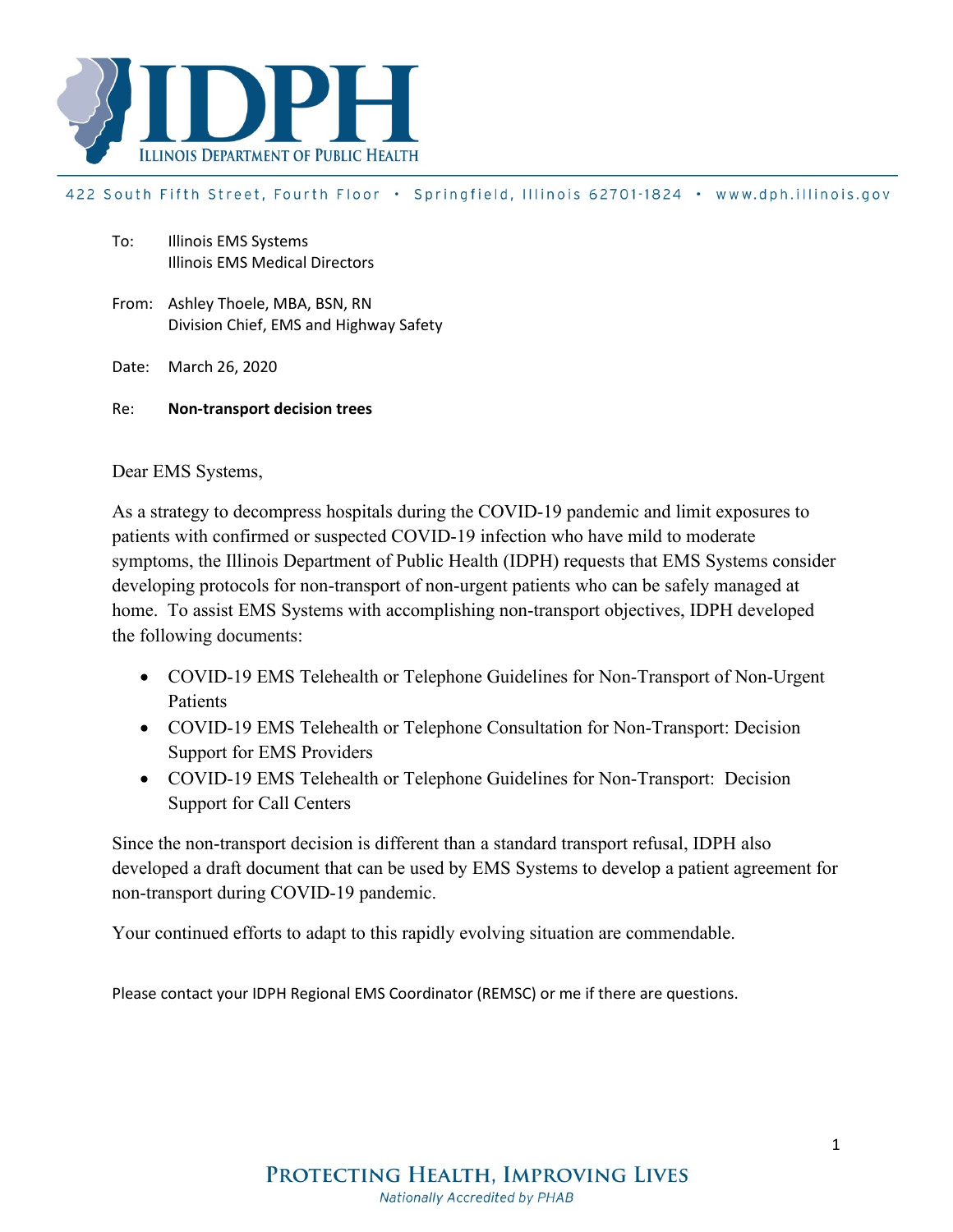## **COVID-19 EMS Telehealth or Telephone Guidelines for Non-Transport of Non-Urgent Patients**

### **Introduction**

On March 11, 2020, the World Health Organization (WHO) declared that the current coronavirus disease 2019 (COVID19) outbreak is now a pandemic. Community transmission of SARS-CoV-2, the virus that causes COVID-19, is occurring throughout the United States and in multiple Illinois communities.

In the coming weeks, the widespread transmission of SARS-CoV-2 will likely result in large numbers of people needing medical care. Syndromic surveillance data show an increase in the number of persons visiting emergency departments who report influenza-like illness. At this time, providers and healthcare facilities are urged to implement mitigation strategies to lessen the impact that COVID-19 may have on staff and patients and to ensure continuity of operations.

Telehealth is the use of digital information and communication technologies to access health care services and manage a person's healthcare remotely. The use of telehealth programs is a strategy that can be used by the healthcare community to lessen the burden on hospitals during the pandemic by keeping mild to moderately ill patients at home while still ensuring that the basic healthcare and medical needs of the population served are being met. Using technology to triage and treat medical complaints of people while they are still in their homes can help to conserve hospital and first responder resources as well as limit the opportunity for COVID-19 exposures.

Emergency Medical Service (EMS) providers currently deliver emergency medical services to people in their homes. This service delivery infrastructure can be expanded or modified to establish a process for determining whether patients with influenza-like-illness or other nonemergency medical conditions can be treated effectively at home and do not require transport to a hospital.

The purpose of this document is to provide healthcare facilities and EMS Systems with guidelines for establishing or expanding a telehealth program that has the goal of decreasing the number of patient transports to the hospital for patients whose condition can be effectively managed at home without an in-person visit to a healthcare provider.

Given the current and predicted COVID-19 pandemic situation in the United States, there is an immediate need to conserve healthcare resources and limit potential exposure of healthcare workers and the public to this virus. Establishing a new telehealth program within your EMS System may take time. While working toward telehealth capabilities, EMS Systems are encouraged to strongly consider establishing this program as soon as possible using telephone conferencing capabilities.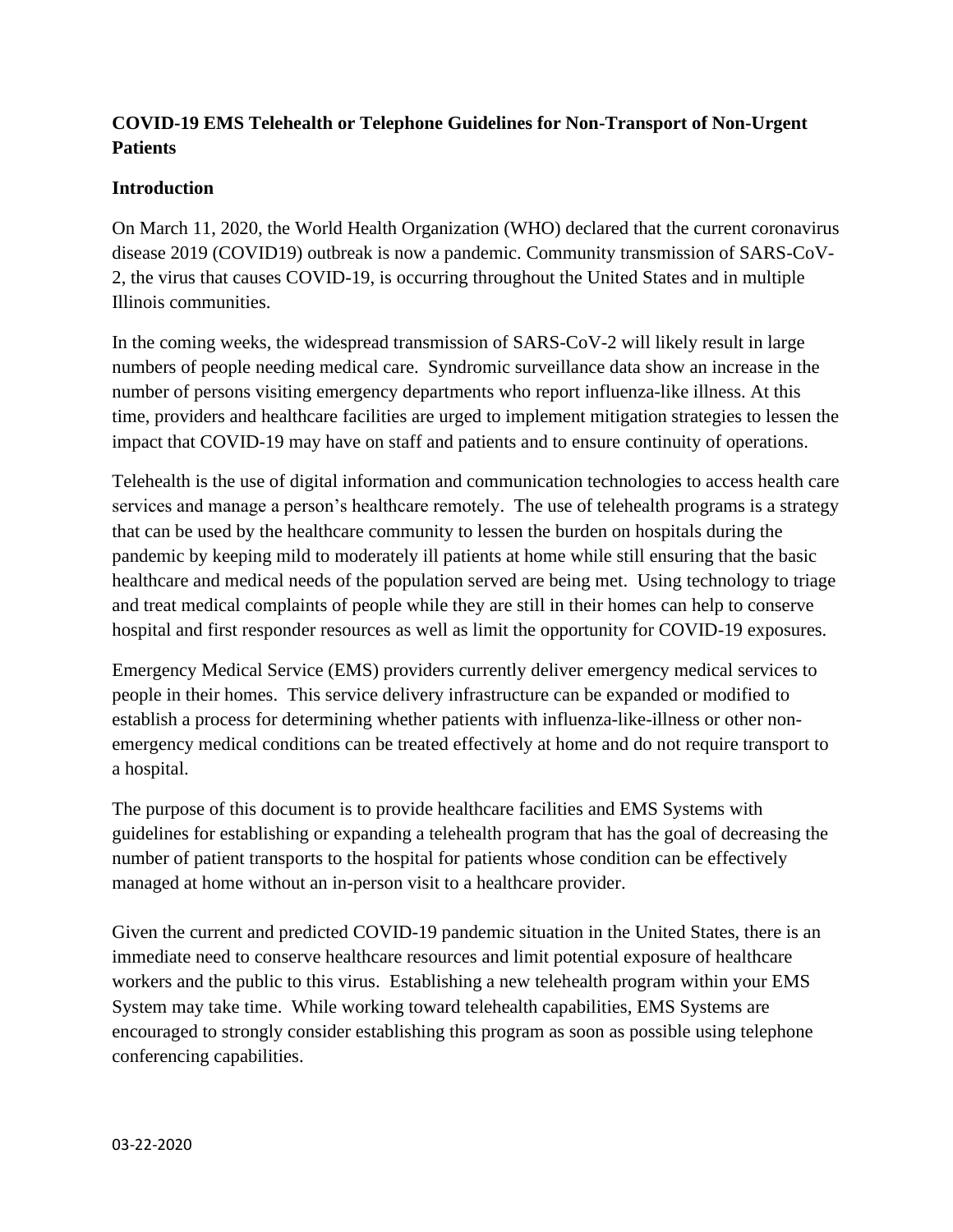#### **Program Structure**

EMS providers are highly trained professionals who are skilled at examining, evaluating, and treating patients at locations external to a hospital. EMS providers work at the direction of a licensed physician; using established protocols to guide their care delivery. A communication network between the EMS providers working remotely and the hospital community is already established. Expanding the technological capabilities of EMS providers and increasing the Online Medical Control resources with whom EMS providers can consult is the basis upon which an effective Telehealth or Telephone Non-Transport of Non-Urgent Patients Program can be established.

The general public is conditioned to call 9-1-1 to request emergency services. The infrastructure to accept a large number of calls from the public and dispatch the EMS resources required is already in place. Through modifications to 9-1-1 Call Center triage and dispatch protocols (if necessary) and expanded staffing (if warranted), this infrastructure can be leveraged to support the establishment of a Telehealth or Telephone Non-Transport of Non-Urgent Patients Program.

EMS Systems that already have an approved Mobile Integrated Healthcare Program (MIHP) can also consider adding the Telehealth or Telephone Non-Transport of Non-Urgent Patients Program services to further decompress healthcare facilities. A MIHP will help to lessen the burden on 9-1-1 Call Centers and emergency response, but will require establishment of an infrastructure that may not already be in place.

#### **Program Establishment**

A decision must be made as to whether all EMS resources within an EMS System will be available for Telehealth or Telephone Non-Transport of Non-Urgent Patients Program work or if only designated resources will be utilized for this purpose. The benefit of having all resources available is that a greater percentage of the population can be served since this service will be available on all calls; theoretically resulting in a greater number of patients being provided with treatment without leaving their homes. However, this option requires a larger investment in technology resources for EMS providers to use remotely and an increase in Online Medical Control staffing that must be available to work with EMS providers to assess patients and not transport them to a healthcare facility. Designating a limited number of EMS resources for the Telehealth or Telephone Non-Transport of Non-Urgent Patients Program is less costly but also decreases the percentage of the population that can be served. The limited resource model also requires that 9-1-1 Call Center triage and dispatch protocols be revised to better identify callers who may be appropriate for Telehealth or Telephone Non-Transport of Non-Urgent Patients Program services. EMS Systems may also consider a hybrid model Telehealth or Telephone Non-Transport of Non-Urgent Patients Program. Using this model, the 9-1-1- Call Center dispatches EMS resources according to existing protocol. If the EMS providers dispatched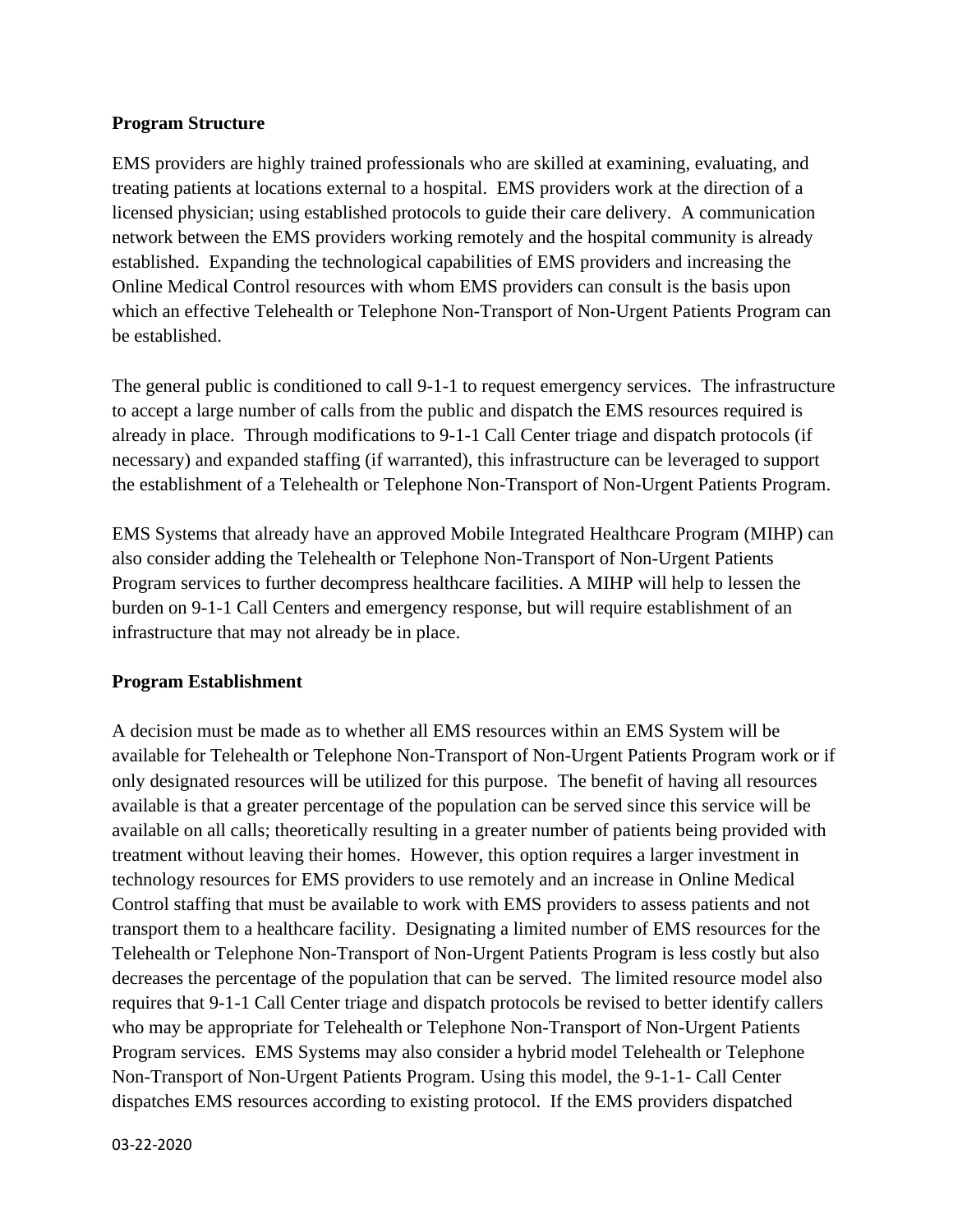determine that the patient is appropriate for the Telehealth or Telephone Non-Transport of Non-Urgent Patients Program, they can request designated Telehealth Program resources to be dispatched to the patient's location. This model is likely less costly in terms of financial investment, but will result in delayed time to treatment since a secondary response team will need to be dispatched.

The decision to treat at home vs. transport to a healthcare facility for treatment will be based on each patient's individual condition. However, pre-identification of the broad range of conditions that may able to be effectively treated at home will be beneficial in determining any additional training, medical supplies, and/or medications that must be available to the Telehealth or Telephone Non-Transport of Non-Urgent Patients Program EMS providers. A System Plan Amendment that includes the expanded scope of EMS provider practice must be submitted to the Illinois Department of Public Health. If your EMS System already has a Mobile Integrated HealthCare Program in place, the scope of this Program can be expanded to incorporate Telehealth needs during the pandemic.

EMS Systems should evaluate the need to modify Standing Medical Orders (SMOs) and/or to develop new SMOs to support Telehealth or Telephone Non-Transport of Non-Urgent Patients Program operations. As appropriate for the Telehealth or Telephone Non-Transport of Non-Urgent Patients Program model selected (e.g. all EMS resources, dedicated EMS resources, hybrid model), identify any 9-1-1- Call Center triage and dispatch protocols that must be modified or written to reflect Telehealth Program operations.

Personnel protective equipment (PPE) use protocols for EMS providers must be maintained. Plans for monitoring/self-isolating personnel who may become exposed to a known case of COVID-19 should also be maintained.

The EMS Run Sheet should be maintained according to existing protocol. Online Medical Control should maintain the Telemetry Log Sheet to document the patient consult.

### **Resource Requirements**

EMS providers will minimally require telephone capabilities and ideally require advanced communication capabilities, to include the ability to transmit photographs and video conference with Online Medical Control. Online Medical Control will need to ensure that their communication equipment is interoperable with the equipment being used by EMS providers. Prior to equipment purchase, the EMS System must determine the technology system(s) that will be utilized for video conferencing to ensure that the equipment purchased can support the software system(s) selected. Wireless internet access capabilities must also be considered.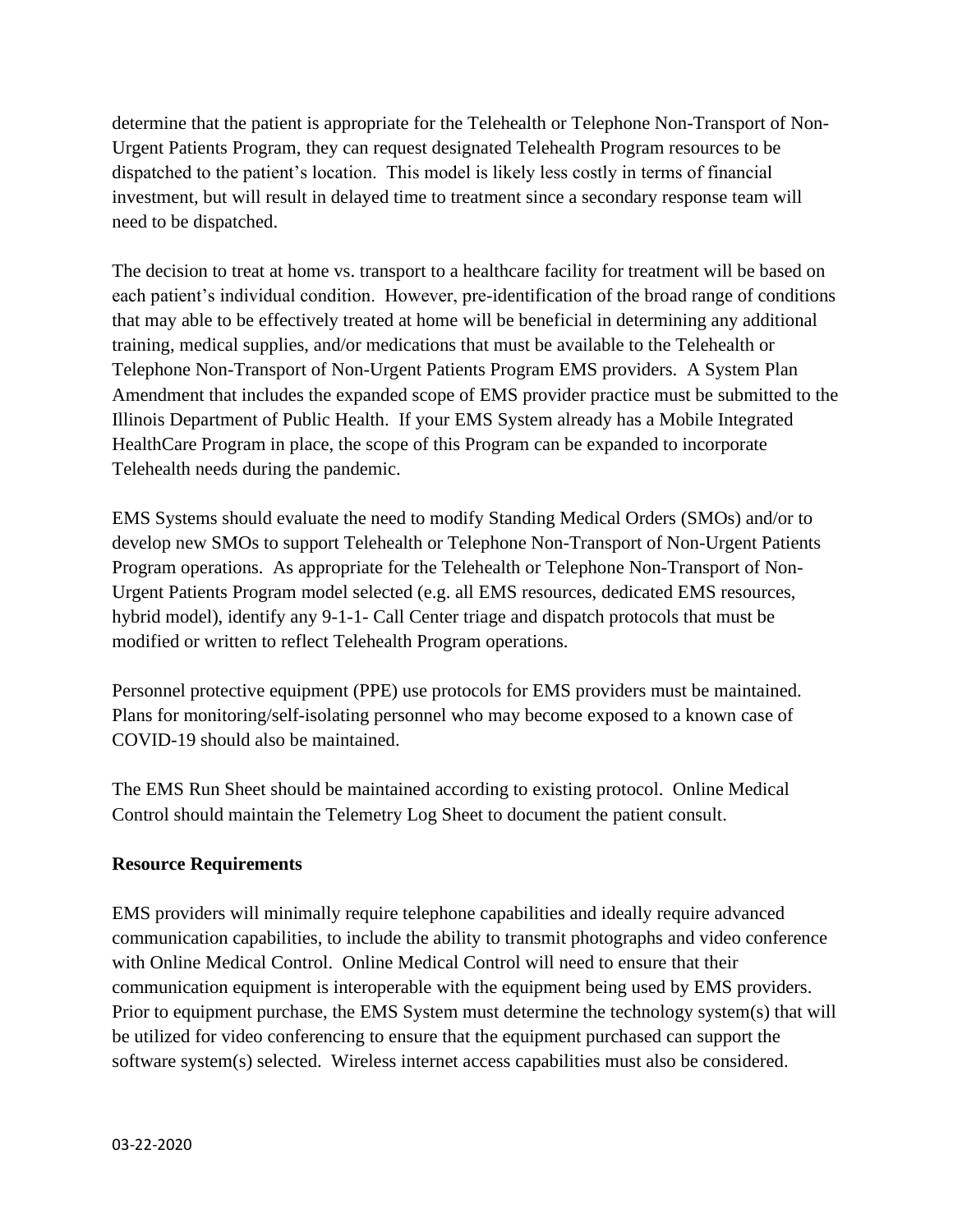EMS Systems should evaluate whether there is a need to expand the inventory of equipment and supplies available to EMS providers in order to reflect the possible expanded Scopes of Practice related to participation in the Telehealth or Telephone Non-Transport of Non-Urgent Patients Program. A plan for inventory re-supply must be maintained.

Consideration must be given to how best to use the skills of trained Emergency Department physicians. While Emergency Department physicians who traditionally staff the Online Medical Control function for EMS Systems must continue to be available to EMS providers, other types of physicians may be well suited to provide the medical triage and consultation services that fall within the scope of the Telehealth Program. Consider leveraging resources of internal medicine and other medical specialties to staff the physician function of the Telehealth or Telephone Non-Transport of Non-Urgent Patients Program. The greater the range of provider specialties available for consult increases the number of patients that may be successfully treated at home. Registered nurses should not staff the medical function of Online Medical Control for the Telehealth or Telephone Non-Transport of Non-Urgent Patients Program. An evaluation must be completed of the need to expand training specific to the Telehealth or Telephone Non-Transport of Non-Urgent Patients Program for current Online Medical Control staff and physicians new to this function.

Timely access to technical support personnel is required for EMS providers and Online Medical Control staff. Technical support should be minimally available during all hours that the Telehealth or Telephone Non-Transport of Non-Urgent Patients Program is operational. Consideration should be given to whether technical support personnel will be assigned to stay in the healthcare facility or if they will be available for mobile assignment to troubleshoot issues in the field. .

## **Training**

Training for EMS providers on new equipment, procedures, and/or SMOs related to the System Plan Amendment is required.

Training for 9-1-1 Call Center personnel on any new or changed triage and dispatch procedures is required and needs approval of the EMSMD and IDPH.

Training for any new medical staff assigned to the Telehealth or Telephone Non-Transport of Non-Urgent Patients Program Online Medical Control function is required.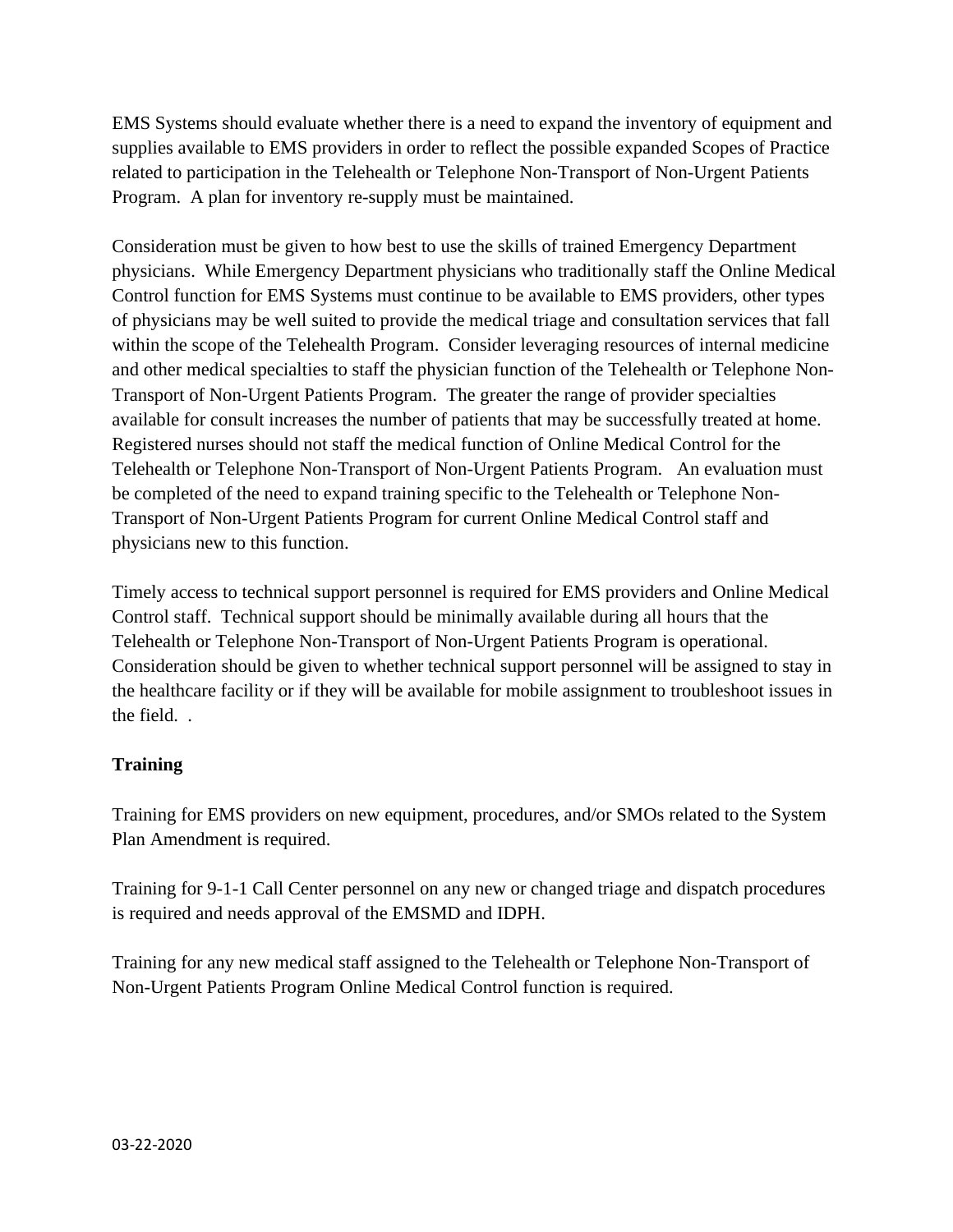### **Public Messaging**

The healthcare facility must determine how best to advertise the Telehealth or Telephone Non-Transport of Non-Urgent Patients Program services. Partnership with elected officials and emergency response leadership should be considered. The provision of a consistent message regarding the purpose of the program, how to access services, and what a member of the public can expect from Telehealth or Telephone Non-Transport of Non-Urgent Patients Program services is critical to program success.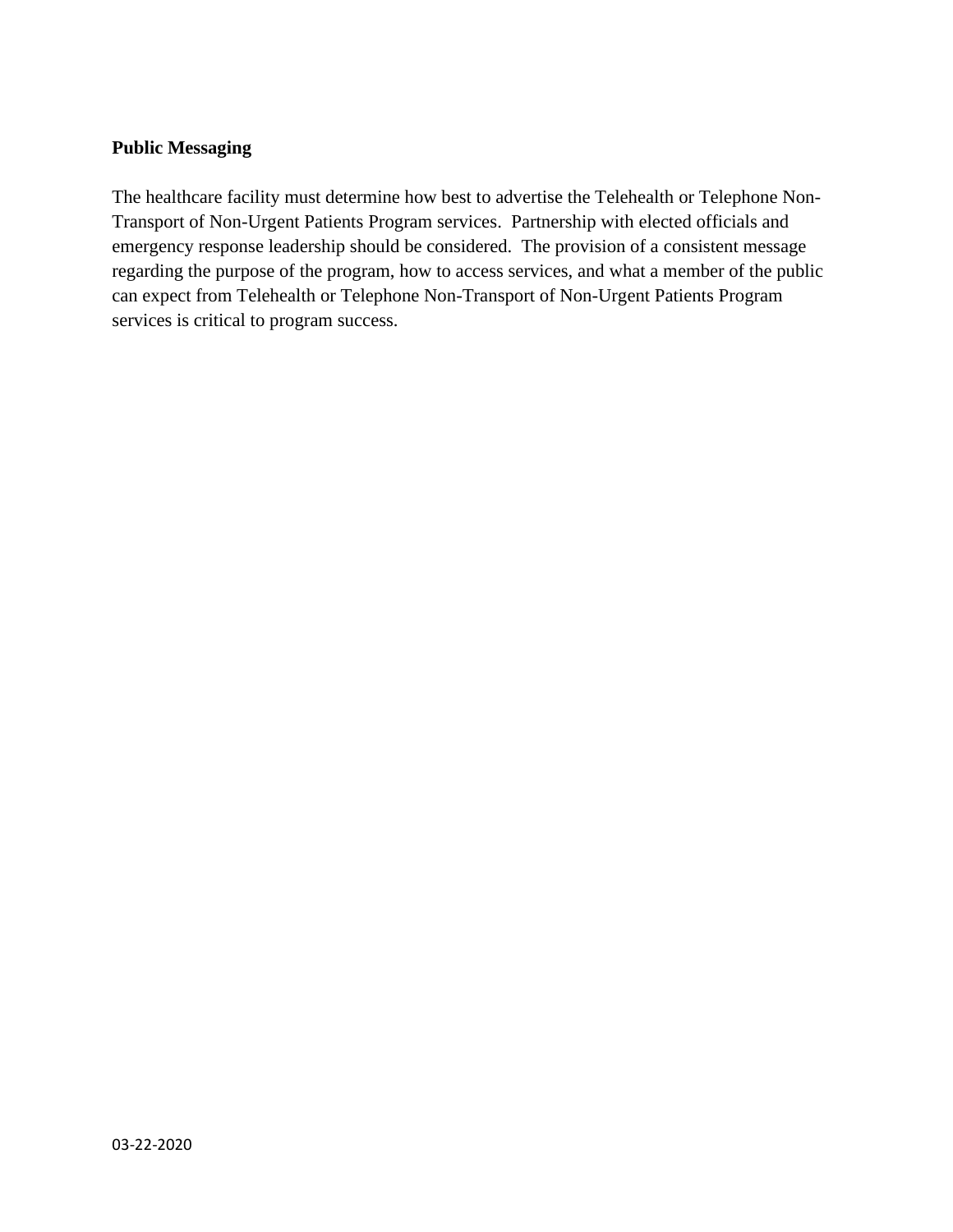# **COVID-19 EMS Telehealth or Telephone Consultation for Non-Transport: Decision Support for EMS Providers**

**The purpose of this decision tree is to assist EMS providers as they assess patients during the COVID-19 pandemic to determine which patients may be candidates for evaluation by Online Medical Control for non-transport.**

*Adoption of this protocol or a similar one is a System Plan Amendment that must be signed off on by the EMS MD and approved by the Illinois Department of Public Health.*



Symptoms of Influenza-like-Illness include abrupt onset of: fever, chills, myalgia, headache, malaise, nonproductive cough, sore throat, and rhinitis. Some people who are sick with influenza do not develop a fever, especially the elderly and people who are immunosuppressed. Young children may also have nausea, vomiting, or diarrhea.

Symptoms of COVID-19-like illness include: fever, cough, and shortness of breath. Emergency warning signs include trouble breathing, persistent pain or pressure in the chest, new confusion or inability to arouse, low O2 saturation, and bluish lips or face.  $03/24/2020$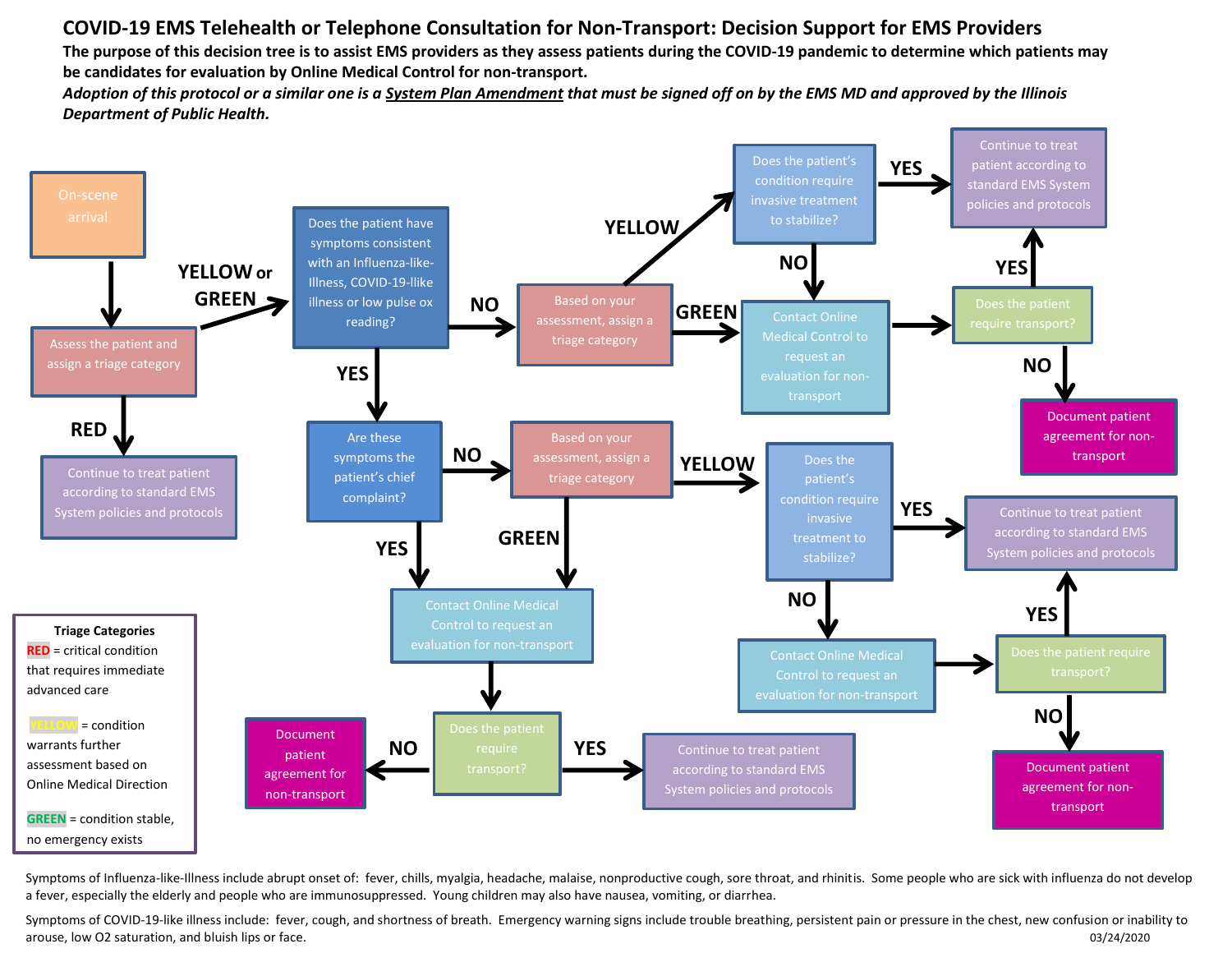# **COVID-19 EMS Telehealth or Telephone Guidelines for Non-Transport: Decision Support for Call Centers**

**The purpose of this decision tree is to provide support for Call Centers that dispatch resources for EMS Systems that elect to use designated "COVID-19 ambulances" for emergency calls that involve a confirmed or possible COVID-19 case.** 



Symptoms of Influenza-like-Illness include abrupt onset of: fever, chills, myalgia, headache, malaise, nonproductive cough, sore throat, and rhinitis. Some people who are sick with influenza do not develop a fever, especially the elderly and people who are immunosuppressed. Young children may also have nausea, vomiting, or diarrhea.